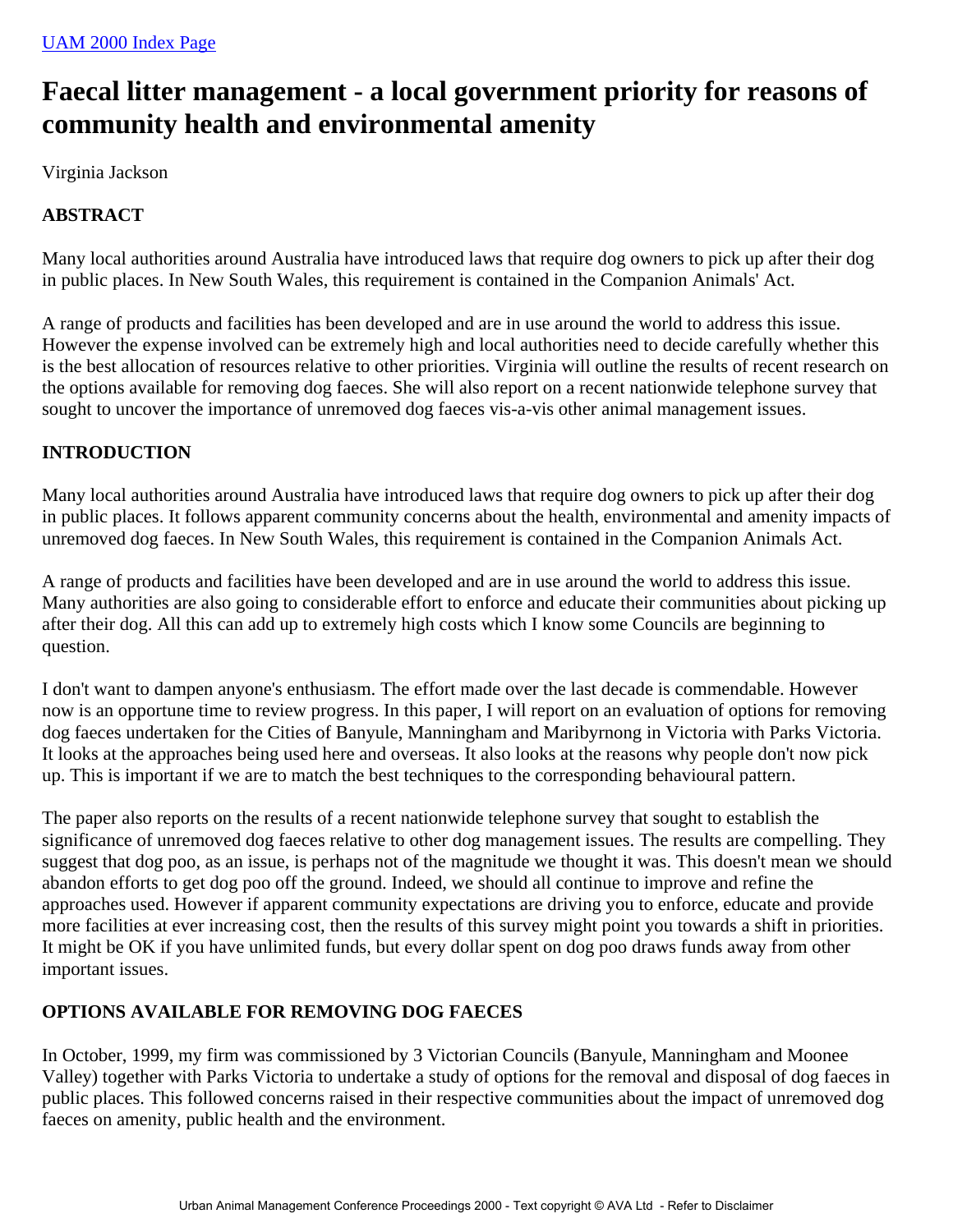The study reviewed the material available on removal and disposal of dog faeces. The intention was not to recommend one, universal solution but to highlight the strengths and weaknesses of each option so that each participant could design a program that best meets their needs. Importantly, the recommendations were only tentative as there are still many unanswered questions that were beyond the scope of this study. Nevertheless one aim of the Study was to highlight issues for future trials so we can move towards vastly improved outcomes.

Methodology included:

- a computerised literature search of newspaper articles and journals from Australia, the United Kingdom and New Zealand between 1994 and 1999 undertaken by the Business Information Centre of the State Library of Victoria;
- a search of the World Wide Web;
- discussions with providers of products and facilities and collection of relevant marketing and other material; and
- discussions with local authorities that have used various products/facilities.

# **What do we know already about dog faeces?**

# *Defecation habits of dogs*

Understanding dog defecation habits is necessary for planning effective strategies:

- A dog that has been largely immobile for some time (eg confined to a back yard for most of the day) will tend to defecate soon after becoming mobile. Thus dogs that are walked from home, will tend to defecate in the street close to home. Dogs that are driven to the park will tend to defecate once they get to the park.
- Dogs can be trained to defecate in the same place at home and it is possible to train them to defecate in the same place (or type of place) in the public realm. The dog latrines of Europe are based on this assumption.
- Dogs are said to prefer defecating on soft surfaces, even long grass.
- Dog faeces vary in odour, colour and texture according to the dog's health, diet and body temperature. The weather may also impact on texture.

# *Health impacts*

There is no question that there are health risks from unremoved dog faeces. However, Murray and Penridge<sup>1</sup> are of the opinion that many popular assumptions about dog faeces and zoonoses are misleading and overstated.

Toxocara Canis is the roundworm carried by puppies and some adult dogs. The roundworm parasite found in the dog poo of infected dogs and puppies can be passed onto humans.

There is no health risk from properly vaccinated dogs, however, recent research from Sydney has shown that the number of infected faeces found in suburban parks is higher than previously thought.

Nevertheless, providing proper precautions are taken the risks from contact with dog faeces is still low. Children are the group most at risk from the parasite as their immune systems are underdeveloped and they are prone to eating dirt. Active sports players might also be at risk.

#### *Environmental impacts*

Unremoved dog faeces are washed into stormwater drains and ultimately waterways where it is said by some to be one of the main reasons for excessive e-coli pollutions readings on beaches after heavy rainfall. The figures circulating have been subject to considerable dispute however. In particular, the CSIRO has found the main contaminant to be bird droppings.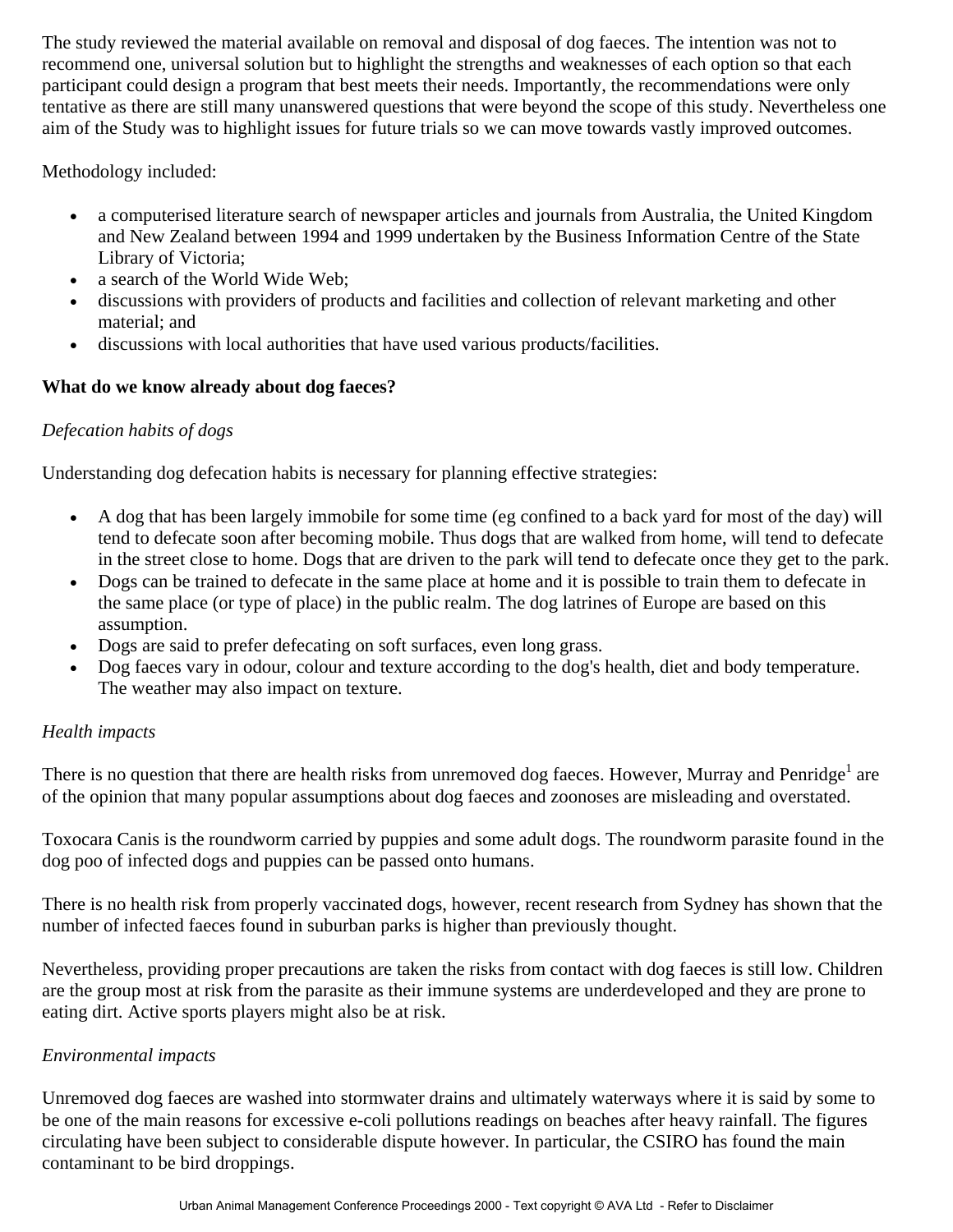Picking up and putting faeces in plastic is also a problem as it sends more waste to landfill. Some commentators say we are better off leaving dog poo on the ground than putting it in plastic as the latter prevents it from breaking down.

#### *Amenity impacts*

The amenity impacts of unremoved dog faeces include odours, flies, unsightliness and people's distaste about stepping in dog poo. Also, residents with no front fence sometimes object to dogs defecating in their front garden.

#### *Other impacts*

It has been suggested that dogs' urine and faeces can attract wild dogs and foxes. Sharks too might be attracted to dog faeces and urine on beaches and in waterways. Whilst these propositions may be plausible, we are not aware of any evidence that confirms or refutes them.

#### **What do we know about why people don't pick up after their dog?**

There has been much written about behaviour change in animal control and comparable areas of public policy eg. littering, safe driving, anti-smoking messages etc. Essentially the strategies rely on changing either:

- 1. attitudes; or
- 2. behaviour.

Changing attitudes is based on the premise that if people are made aware of the impact of their actions they are more likely to behave responsibly. Early psychologists believed that attitude change was a necessary precursor to behaviour change. More recently, psychologists have found that changing attitudes doesn't *guarantee* a change in behaviour. In fact there is considerable body of research that shows that the relationship between attitudes and behaviour is tenuous. Attitude is often an expression of how we would *like* to see ourselves behave rather than the behaviours we actually engage in.

This is why psychologists turned their focus to changing behaviours instead. The argument is not that changing attitudes doesn't work but that it can be expensive, slow and provides no guarantee of results. Changing attitudes can be relatively easy. The hard part is getting people to change their behaviour. Often people need to practice a behaviour and ingrain it as a habit before they will change behaviour permanently. There is also some evidence to show that once a person has adopted a behaviour, positive attitude change may follow. The criticism of behaviour change techniques is that they can have disappointing results in the long term once the intervention (eg. enforcement, rewards etc) stops.

The debate about attitudes versus behaviour still rages amongst psychologists (neither is likely to be responsible for all of the permanent behaviour change equation). However it is important that we understand basic behaviour change theory in order to understand the role and place of specific programs designed to encourage people to pick up.

Before looking at specific strategies in the dog faeces area, we first need to understand more about why people don't pick up. What follows is an adaptation of the generalised model of non-compliance found in the academic literature. Quite clearly different strategies will be appropriate for different causes of non-compliance.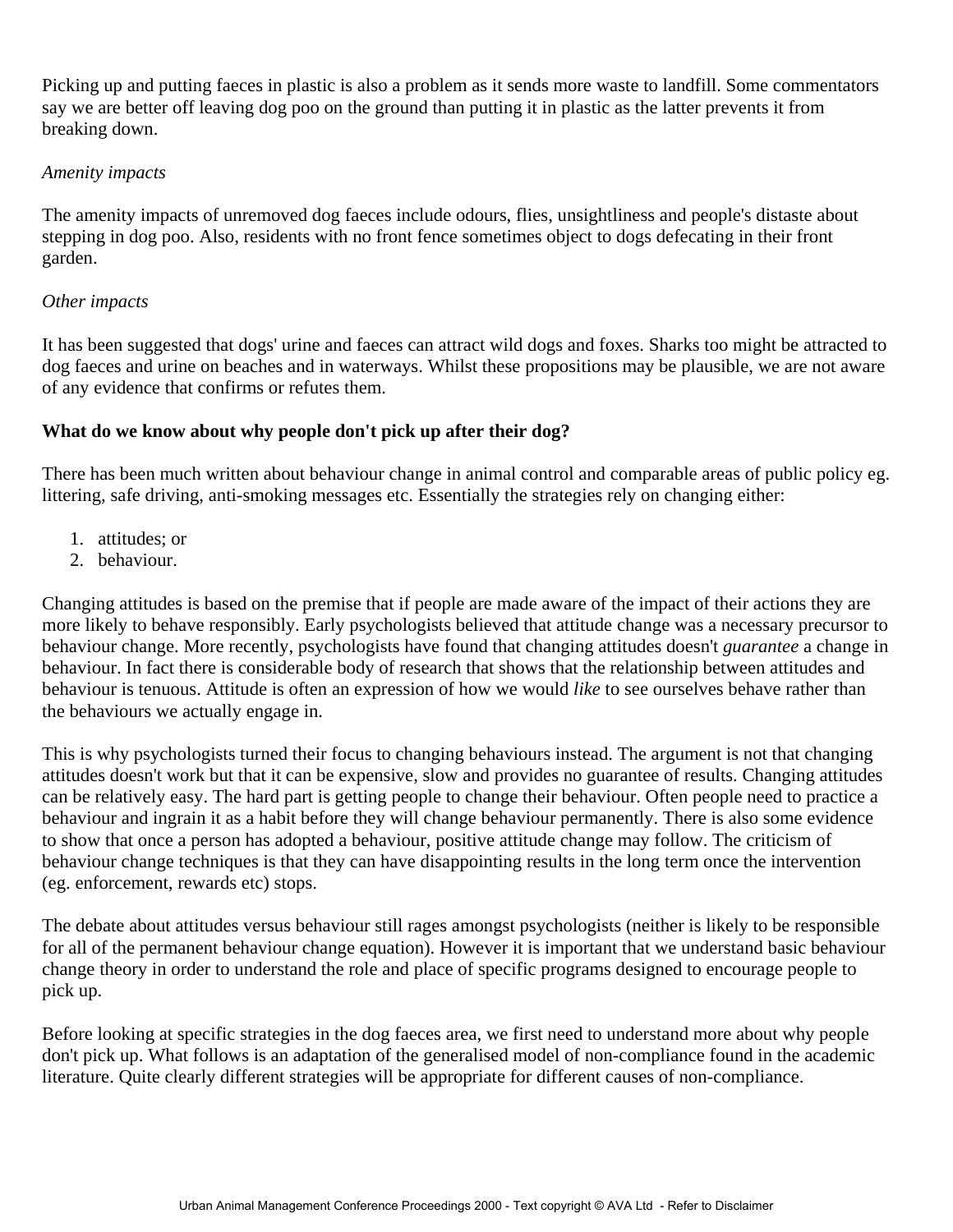#### *Not aware*

Ten to fifteen years ago very few people picked up after their dog. Today, more people are aware that picking up after their dog is the responsible thing to do especially in built-up areas. Many now pick up - many others don't, for a variety of reasons set out below.

This leaves a segment of the population that is still unaware of any arguments or laws supporting responsible dog faeces removal and disposal Leather calls them the "*10% of the world who do nothing about anything*" 2 . This group will resist most education campaigns, even saturation. The goal would be to isolate them to the point where an awareness finally emerges and they start to move along the behaviour change continuum to become habitual 'pickers-up'.

# *Distaste for picking up*

I believe this is a central part of the explanation. In countless consultations, distaste and embarrassment at picking up and carrying around a bag of dog faeces has been raised. Concerns include smell, the possibility of coming into direct contact with dog faeces and the sensation of handling dog faeces (eg through a bag). However people I talk to also tell us that once the habit is established, the distaste factor rapidly recedes.

The distaste factor was a principle reason why some European countries concluded in the early 1980s that people would never pick up. This is important because it circumscribed the approaches used in these countries ever since ie use of dog latrines, motor cycles that pick up dog faeces etc.

In Australia, the momentum for picking up is reasonably well established and we therefore believe the same assumption is not necessarily appropriate for this country.

If people are to pick up after their dog, then ease of picking up is extremely important, although this will be different for each person. Some people prefer to use a scoop, others prefer to put their hand inside a bag. Paper bags are not so easy to handle and get wet easily. The early biodegradable bags were also prone to splitting.

Plenty of receptacles for faeces disposal is also important - disposal in any litter bin rather than in dog poo bins only is preferred.

I don't believe it is possible to prescribe the 'best' approach to overcome distaste for picking up, especially given the environmental considerations of using options other than plastic. The aim therefore should be for people to develop and use the option that best suits them.

There is little a dog owner can do about the texture of their dog's faeces (solid dog poo is relatively easy to pick up) although awareness of the impact of different diets could assist. The 'spray and scoop' described in the following section could overcome this barrier.

Also important is showing people how (demonstration) and getting them to establish the habit (ie changing behaviour not attitudes).

#### *Remembering to take an appropriate device*

Dog owners mostly need to take a device with them as dogs usually defecate soon after beginning a walk. The participants all reported incidents where dog owners claimed they had forgotten to bring a pooper scooper/bag with them or that they were not yet at the park to use the bags provided there.

This might just be an excuse. However it could also be part of the habit formation process eg. hanging the lead and pooper scooper/bags in the same spot. The legal requirement to have an appropriate device with them could also assist.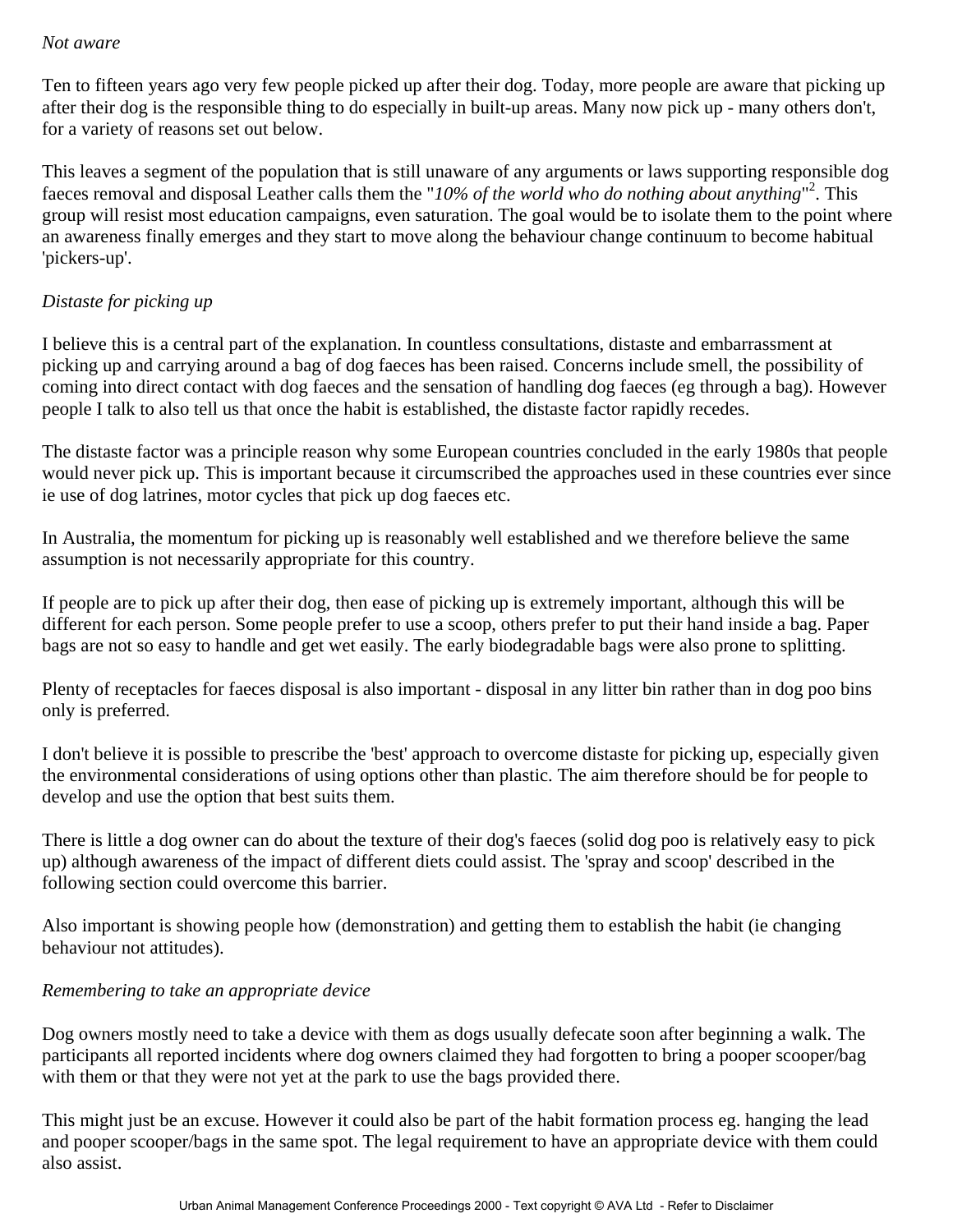#### *Inconvenience*

Dog owners often cite the inconvenience of taking bags/devices with them and carrying them around with them once full. In consultation they invariably ask for more dispensers/bins to be provided. Once their dog has defecated dog owners might also be too far away from their dog especially if they are in an off-leash area.

### *Threat of getting caught and size of the fine*

Both of these considerations are relevant however we would speculate that neither is central to the decision about whether or not to pick up. Some highly publicised cases have been heard (eg Lost Dogs' Home's DNA testing) however people are still by and large unlikely to encounter an animal control officer in the public realm. (Whether it is appropriate and/or practicable to expand the enforcement presence should additional resources be available is questionable).

#### *Don't care*

Some people know about the need to pick up after their dog but don't care. Some people also object philosophically to any requirement to pick up ('*bowel movements are natural and will break down in time*'). An on-going education campaign to gradually reduce the size of this group is likely to be the best approach for this group.

The strategies could engender *shame* or *embarrassment* at not picking up. Shame is a self-imposed sanction that occurs when people violate norms they have internalised. It has been used successfully in litter and drink driving campaigns. Embarrassment, by contrast, is a socially imposed sanction that occurs when dog owners violate norms endorsed by others whose opinions the dog owner values and who become aware of the dog owner's transgression. It too has been used successfully in behaviour change campaigns but is more contingent on externally imposed sanctions which are not guaranteed to be in place all the time.

#### *Seriousness*

The perceived seriousness of the health and environmental impacts of unremoved dog faeces no doubt plays a role in whether or not people pick up after their dog. However, scare campaigns have not been shown to work in other policy areas, especially where the threat does not apply to them personally. A more successful approach in litter campaigns has been to emphasise the benefits of picking up eg. '*our beaches/rivers/parks/streets are some of the best in Australia, lets keep them that way*'.

#### *Situational factors*

Situational factors are those factors that exist in the park or street which affect the owner's ability or decision to pick up.

#### *Unremoved faeces already present*

The academic literature on litter control clearly shows a link between the amount of litter already present and additional litter left behind. If this also applies to dog faeces, then prompt removal by maintenance staff is important in keeping parks and streets faeces free.

#### *Follow by example*

A corollary to the presence of unremoved dog faeces is the example set by others. When dog owners see other dog owners picking up they are more likely to pick up themselves. Conversely, if other dog owners are not picking up dog owners are less likely to pick up because the 'situational prompt' in this situation is that picking up in this area is not required or done.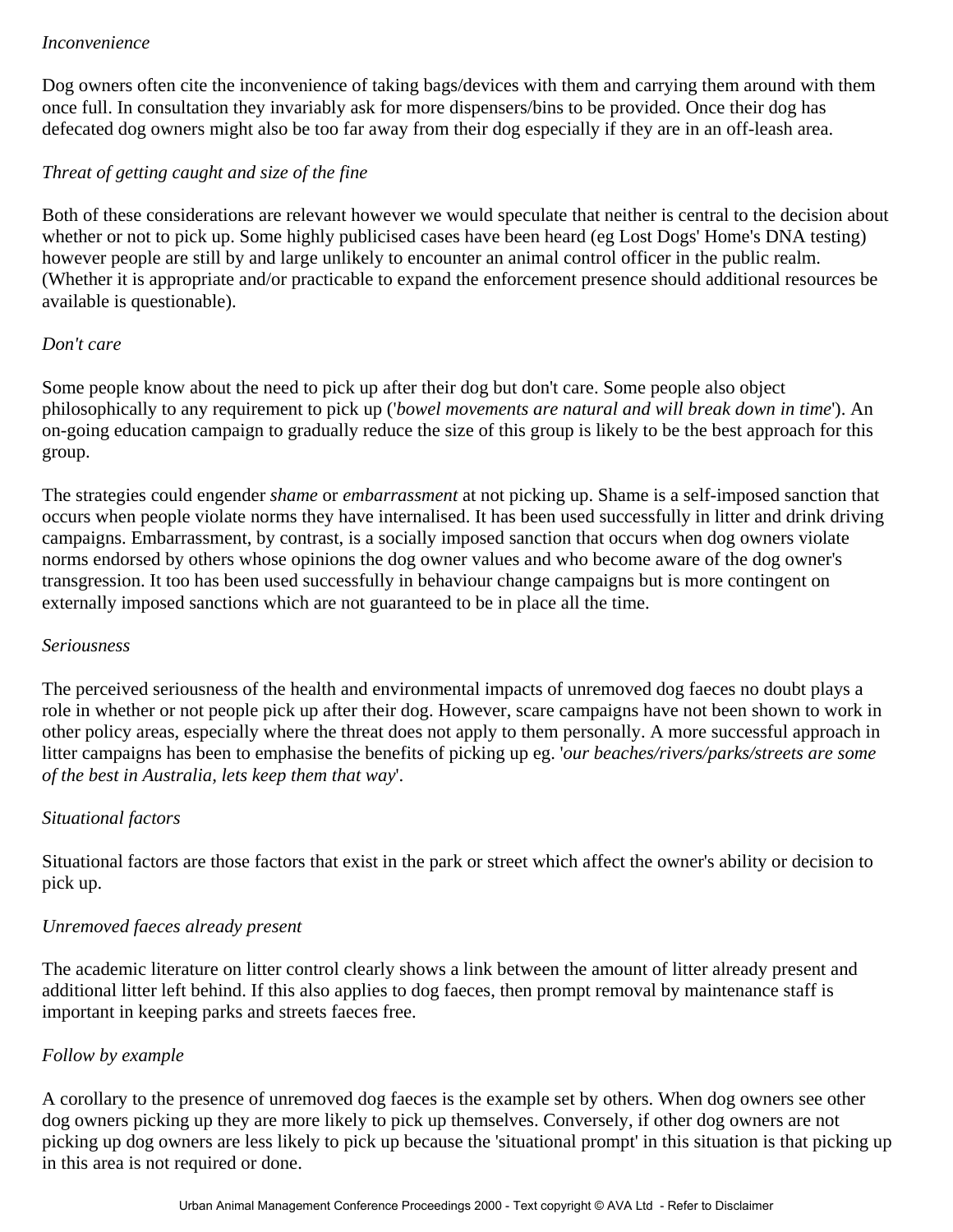Our observation over many years is that owners who pick up after their dog, do it to show they are members of the responsible pet ownership 'club'. They wear it like a badge. They pick up with a flurry of movement, making sure other people can see. This feature could be harnessed to advantage.

#### *Presence of other people*

As people are generally aware that picking up is now the responsible thing to do they may be more likely to pick up if other people are around ie. peer pressure. Similarly, many apparently responsible dog owners say they fail to see why they should pick up in isolated areas where human feet won't tread. If their dog defecates in the bush they say it will disintegrate naturally.

#### *Proximity to receptacle*

If owners are too far away from a receptacle or bag dispenser they are less likely to use it. Design and siting is therefore very important.

#### *On-leash areas versus off-leash areas*

Dog owners are quick to deny that it is easier to pick up after a leashed than an unleashed dog. However these arguments are usually advanced in the emotive atmosphere of deciding on- and off-leash areas. Although there is no conclusive evidence, I believe it is less likely that dog owners will pick up after their dogs in off-leash areas either because they don't see it happening, or because it takes too much effort to go over to where the dog has defecated.

#### *Physical barriers*

The presence of dog faeces in a specific area will be reduced or eliminated if dogs are excluded from that area by a physical barrier such as a fence. This might be a particularly sensitive part of a park or playground. No front fence requirements also increase the likelihood that home owners will be left with dog faeces on their front lawn.

#### *Conclusion about why people don't now pick up*

We need to understand why people don't pick up before we can start to design programs for long term behaviour change. The above discussion adapted from the generalised model of non-compliance is a starting point. However, further research is needed to attribute relative weights to any one of them. It is quite likely that a combination of factors is at work which vary for different people. From my own observations over many years I suspect the distaste factor is likely to be significant, along with ingrained habits and lack of direct experience with picking up.

This is quite different to the situation that existed a decade ago when people were only just starting to become aware of the need to pick up. Behaviour change theory shows that people need to move through the continuum from:

- 1. awareness, to;
- 2. positive disposition towards a behaviour, to;
- 3. actual change in behaviour.

The move from 2 to 3 can often be the hardest. We suspect Australians are now spread over the entire behaviour change continuum with the majority falling in level 2. We now need to examine the programs available for encouraging people to move to level 3.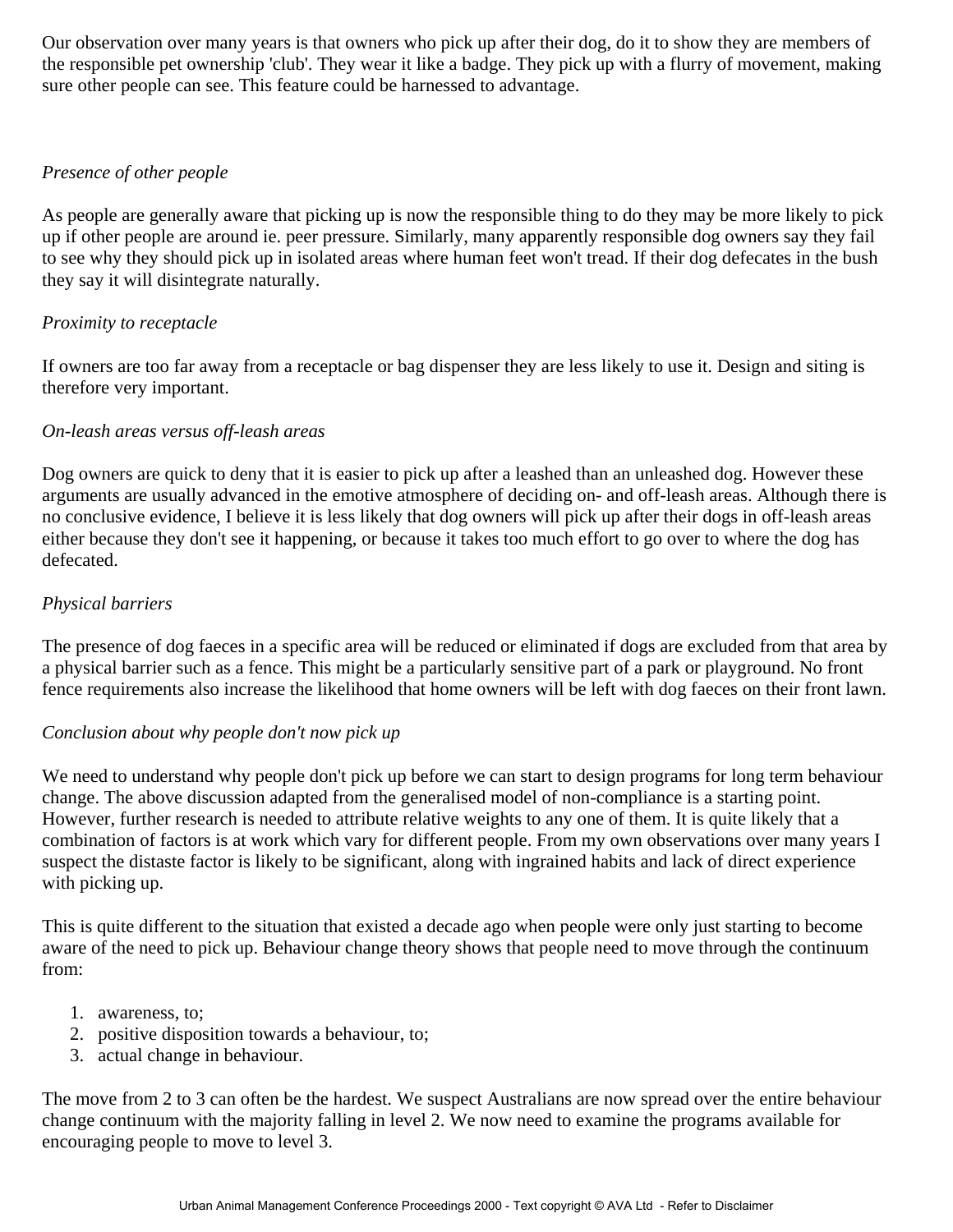#### **The programs available**

The following discussion examines the main options for managing dog faeces in the public realm. Each can be used in isolation or in combination with others. Some of the options will include variations but have been grouped together either because they are the same generic product or because they are a similar mechanism or device.

#### *Bags and bins*

Bags and/or bins are now used in many parks throughout Australia. Use by dog owners has been very high. Bags are usually available from dispensers provided in parks and are either paper with a cardboard scoop or plastic (biodegradable or non biodegradable varieties are available). A range of bins from different companies is also available, although many councils allow the disposal of bags in ordinary litter bins.

Council provided bags are effective in parks where dogs exercise but they can't be provided in every park, nor would we want them to be. They are also less effective for people who walk to the park (or don't use a park) as dogs will usually defecate on the street before they get there. Finally, they can be vandalised (either damage to the installation or spreading the bags around the park). Some councils are questioning the expense of replenishing and maintaining bags and bins.

My research reveals that in areas of high dog use, bins need to be emptied around 3 times a week in summer and twice a week in winter. The merits of this program therefore needs to be weighed up carefully against the cost. Plastic bags are around 30% cheaper than biodegradable plastic bags and are also hardier (important for overcoming the distaste factor). However, there are also questions about how environmentally sensitive biodegradable bags are as they may blow off noxious fumes as they break down. Other sources say that on environmental criteria it is better to leave the faeces on the ground than put it into non-biodegradable plastic.

Paper bags and scoops are the most environmentally sensitive but some people don't like them. They can be difficult to use and are prone to getting wet.

We believe there is a central place for bags and bins in the public realm. They are especially suited to municipalities which have a limited number of reasonably well defined off-leash parks with defined entry points. They are less suited in municipalities with many, large off-leash parks with open boundaries and numerous access points. An added advantage is their constant reminder that picking up is the responsible thing to do. They are also an aid to enforcement - '*use the bags provided*'. They can also be used in areas of high human activity and in highly sensitive areas such as playgrounds and environmentally sensitive areas.

#### *Pooper scoopers*

A range of hand-held pooper scoopers are available including both disposable and reuseable products. These could be purchased by owners or made available by Councils. They are an alternative to using bags.

#### *Collar and lead pouches*

Pouches or bags that can be attached to a dog's collar or lead will hold bags used to pick up dog faeces. If provided by a council they are a one-off cost. One Victorian organisation is marketing their 'pooch pouch' to Victorian local authorities for use in education and enforcement. They could be seen as a visible symbol that this is a responsible pet owner. They could also be promoted by local authorities that have local laws requiring owners to carry a device for picking up dog faeces.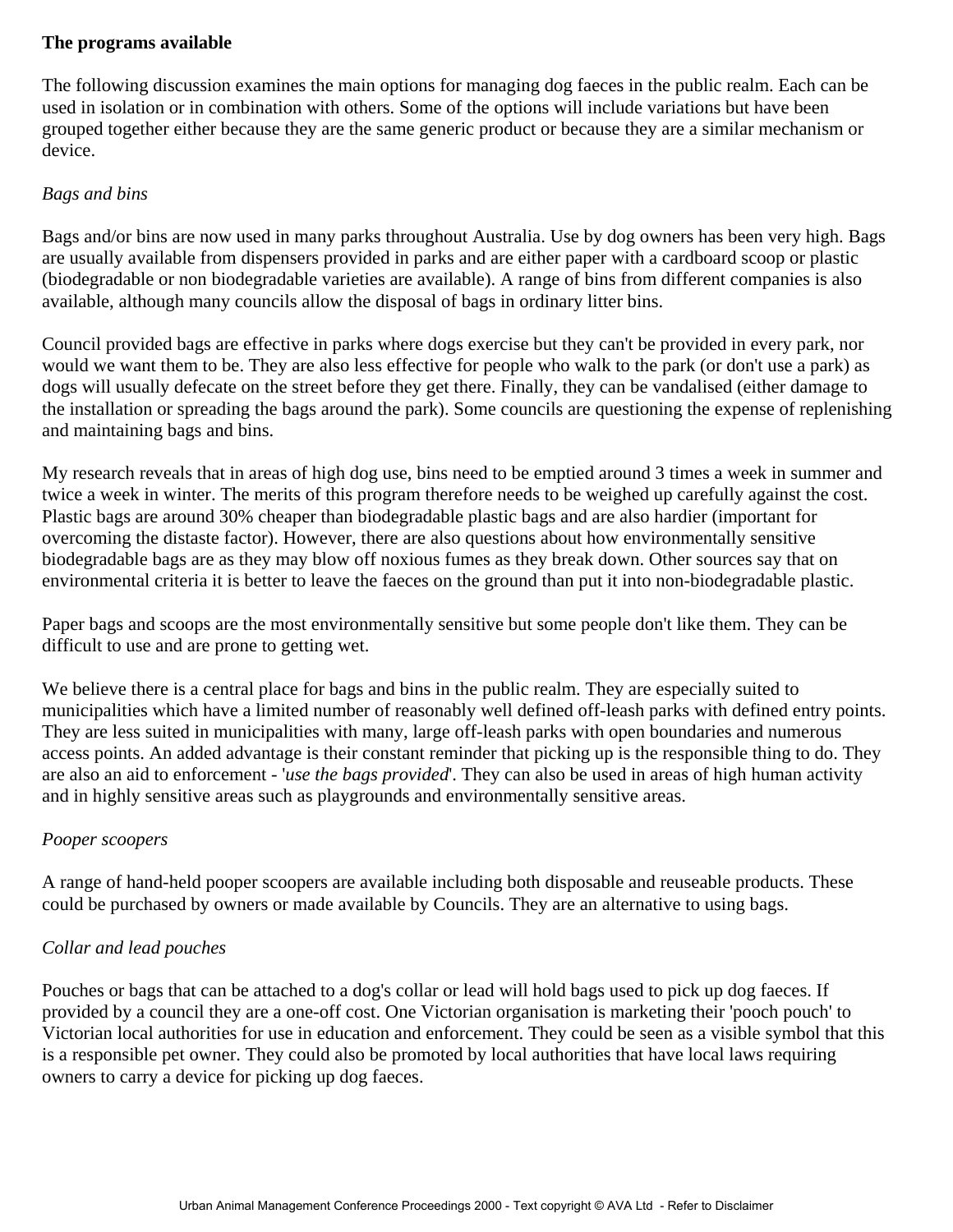#### *Dog toilets*

Dog toilets are prominent in Europe - Paris is famous for them. They are areas set aside in parks and on street pavements (usually 6m x 3m) where dogs can defecate and urinate. The toilets need to be very carefully designed to make them attractive enough for dogs to use. Dogs also need to be trained to use them. The soil needs to be more attractive than the surrounding soil ie. it can't be too dry and it can't be too moist.

Dog toilets need to be cleaned regularly and the surface replaced several times a year. There also needs to be a sufficient geographic spread of toilets (ideally owners would encounter 2-3 toilets on any given walk). If dogs don't make it to the enclosure European dog owners are encouraged to kick the faeces into the gutter. The environmental issues don't seem to have taken hold.

It is not recommended that such a widespread program be established in Australia, although the idea has merit in strategic locations such as the entries to parks to which the majority of dog owners drive. The idea in France began around 15 years ago after survey results revealed 95% of people would never pick up their dog's faeces. By contrast, the principle of dog owners taking personal responsibility for removing dog faeces is already quite well established in Australia.

A variation of the dog toilet in Australia is the 'pooch patch', first introduced by Warringah Council in Sydney. These are patches in parks with a post in the centre to simulate a telegraph pole (which dogs are supposedly attracted to for defecating). Owners then dispose of the faeces in the bins provided. The pooch patch has received a lot of local and international publicity however it has not undergone a comprehensive evaluation.

An advantage of dog toilets is that they are a 'clean point' by centralising waste matter and optimising collection. Dog toilets and disposal units below are likely to be most suited in parks to which the majority of dog owners drive.

#### *Disposal units*

'Doggy Dunnies' are a disposal unit that can be installed in private gardens. They are a bin sunk into the ground with a flip up lid. They are filled with water with bioenzyme added that biodegrades and deodorises dog waste. The resultant liquid is then able to be flushed out into the garden.

A large scale unit has been designed for council use. It consists of two holding bins which are used on alternative weeks as the bioenzyme breaks the waste down over approximately 7 days. Attached to the two disposal bins is a diffusing unit underneath the ground which then lets the resultant liquid compost permeate out into the surrounding ground, fertilising as it goes. Maintenance is said to be minimal and there is no waste to be removed. A weekly flushing with a hose and a top up of bienzyme is the only interaction required by the user. The bins can be used in conjunction with biodegrading bags or pooper scoops. A problem with their use in the public realm is the higher possibility of foreign matter such as plastic bags being deposited in the bin.

#### *Composting*

The City of Maribyrnong (Melbourne) is composting dog faeces following support from local dog owners. The Maribyrnong exercise has been a trial and the managers of the program have learned a number of important lessons. Nevertheless the uptake by dog owners has been much higher than expected to the point where the program is unable to cope with the amount of excrement being composted.

The trial in Cruickshank Park, Yarraville, involves 10 compost boxes placed around the park with biodegradable bags and scoops provided for dog owners. We understand Melbourne University has tested the composting technique inside the boxes and it was a better option than collecting droppings in bins and disposing of them in landfills. Maribyrnong's aim was to reduce dog waste on the ground but not send it to landfill. Two years was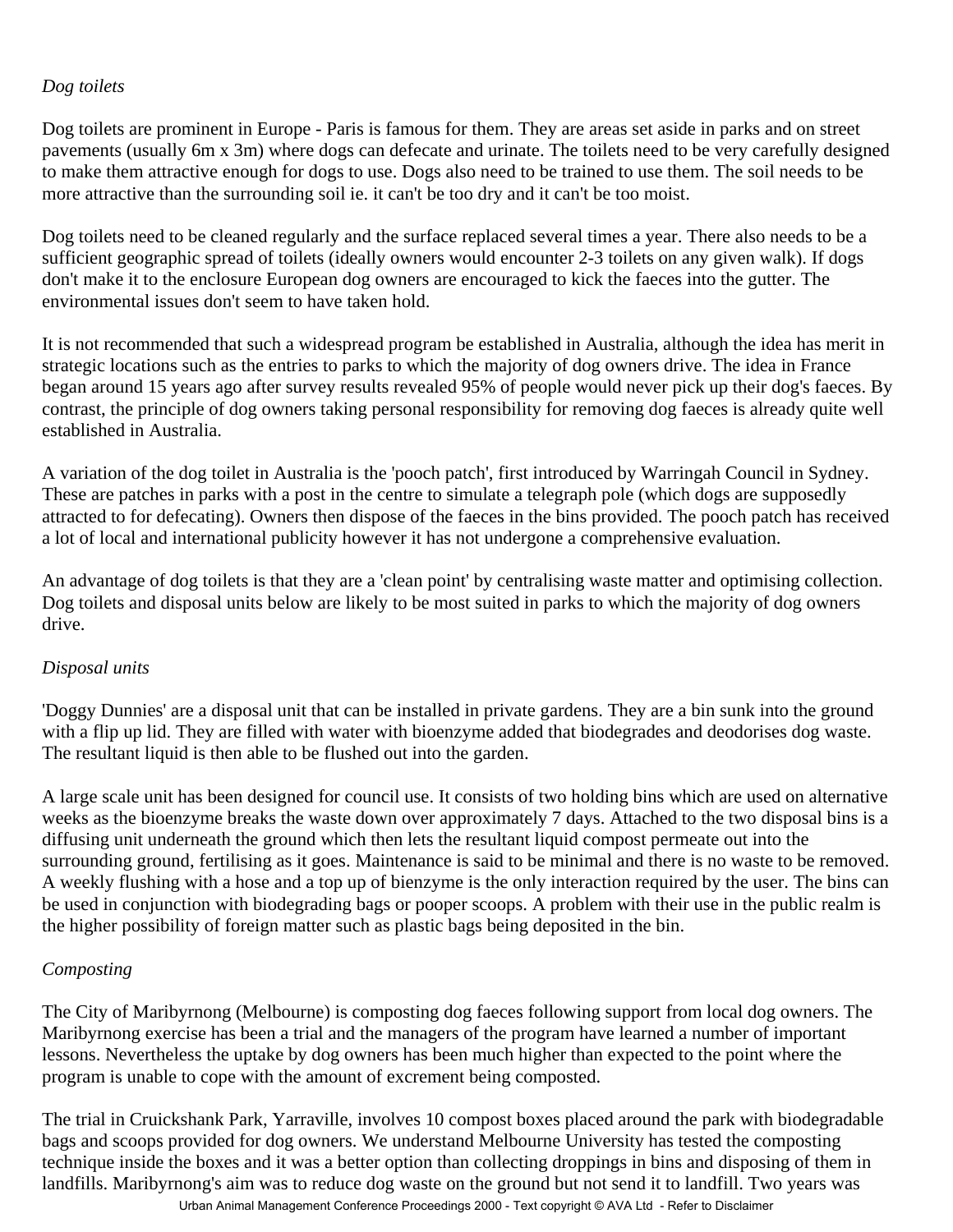spent perfecting a method of composting that would convert the waste into a harmless product that could be used on the council's parks and gardens. The composting idea came from a local resident who was conscious that the waste he threw in the bin from his 2 dogs was going to landfill so he tried recycling it in his backyard. The experiment was a success and the resident convinced his council to set up a scheme in Cruickshank Park. Residents can deposit their dog's waste using a paper bag and cardboard scooper provided by the council.

The cost has blown out from original estimates. Preliminary discussions with council officers suggest that whilst composting may be appropriate for Cruickshank Park, which has an active dog walkers group, it may be less appropriate in other parks due to the high costs and other operational difficulties. Nevertheless we believe the concept has considerable merit especially on environmental grounds and warrants further trialing.

#### *Dung beetles*

The use of dung beetles began in grazing areas and has been modified to suit metropolitan parks in the removal of dog faeces. The dung beetle feeds only on excrement. Individual beetles live for approximately 4 weeks and adult females will lay 50-60 eggs in a two day period. They build their nests under cowpats or dog droppings working from under and within the dropping and use a system of tunnels in the ground for breeding and storage of eggs. When a supply of dung is exhausted or conditions do not suit they fly to another source and continue the process. The mechanics of feeding and nest building breaks up the excrement which releases nutrients. As the dung is carried into the tunnels by the adult beetles, nutrients are returned to the ground. The tunnels also improve soil aeration and water penetration. Different species of dung beetle can be found throughout Australia and are suited to different situations.

Most beetles will bury dung in Spring, Summer and Autumn. They tend to be less prevalent in Winter which is a shortcoming for their use as a faeces management measure. They are also dependent on a sufficient supply of dog faeces otherwise they will move - a shortcoming in sparsely used areas.

The use of dung beetles is cheap, simple and effective. It takes the onus off dog owners to remove and dispose of their dog's faeces meaning there is little need for education and/or enforcement. It also invoices no additional waste going to landfill or dog faeces in waterways.

However, whilst I am confident about the future of dung beetles, I am nevertheless concerned about possible environmental impacts impacts of introducing a new species into the ecosystem in the absence of conclusive supporting evidence. Some councils have adopted a cautionary approach until more is known. If introduced by the participants, their role vis-a-vis other faeces management measures needs to be clarified.

#### *Council sweepers*

In Europe, motor cycles are now being used to collect dog faeces with a specially designed vacuum. A European company has its' FIDO (the Faeces Intake Disposal Operation) which is mounted on a Kawasaki Mule 500 utility vehicle. The engine drives a vacuum unit capable of collecting 120 litres of dog faeces. Collected into a stainless steel container, it is mixed with disinfectant and water, which can easily be disposed of.

The New York Times reported in 1995 that "... in Paris alone, the city leases 70 motor scooters ('caninettes') to vacuum dog waste from sidewalks at a taxpayer cost of about \$8.4 million a year". It is understood that these vehicles are technically excellent. However they are very expensive to provide and operate.

#### *Long grass areas*

At the 1994 Australian Urban Animal Management Conference, it was suggested that dogs are attracted to long grass for defecating and that over time faeces break up naturally<sup>3</sup>. D Paxton suggested local authorities establish areas where the grass is deliberately kept long and that they be set aside for dogs to defecate in. We are not aware of any areas in Australia where this is used as a faeces management measure.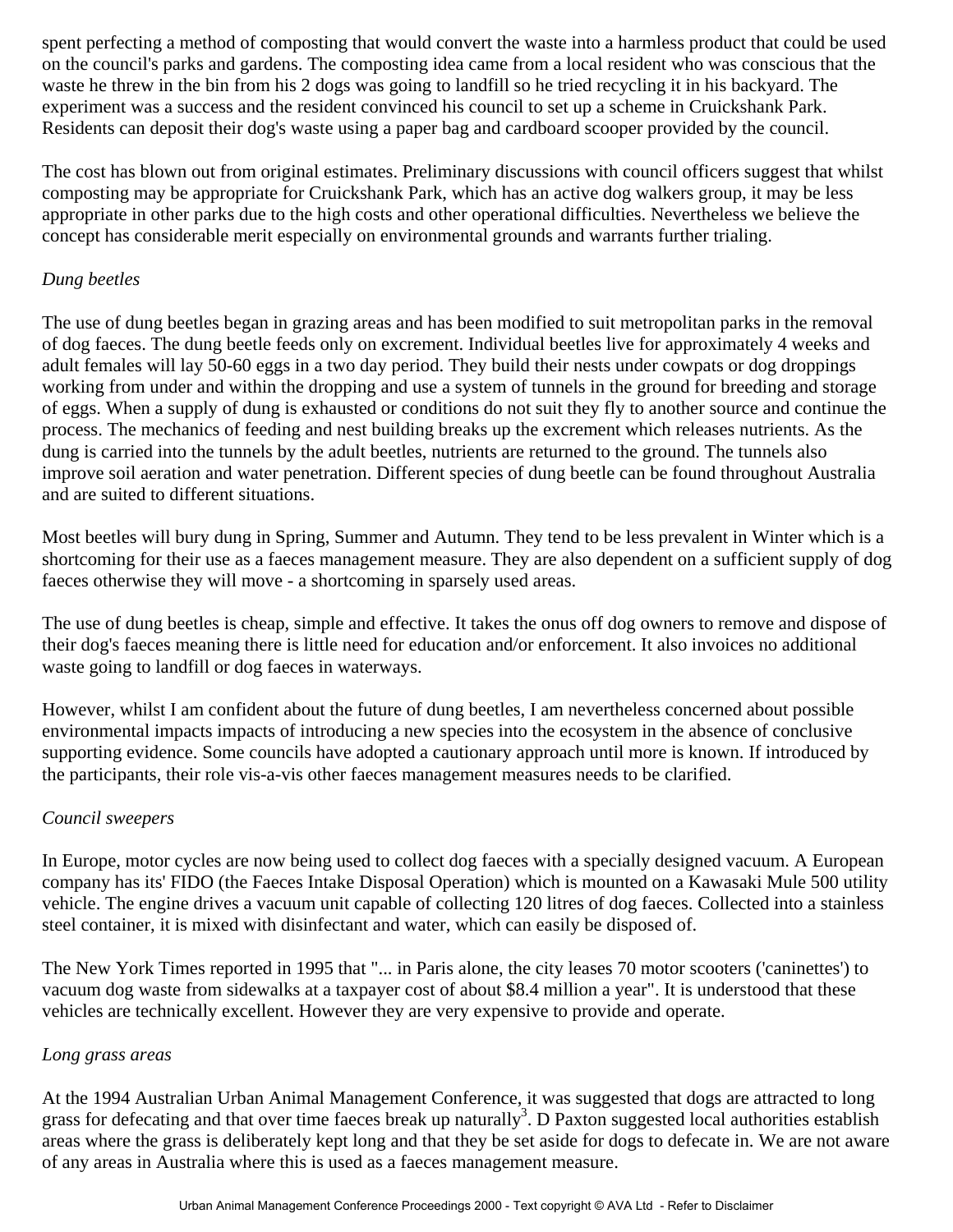#### *Fencing*

Experiments conducted in the United States<sup>4</sup> with temporary fencing  $(0.3m$  high posts with string attached) installed on the boundary of unfenced residential properties, revealed an immediate elimination on dog faeces on residential properties, however the authors concluded that the interventions were unlikely to have modified overall dog litter rates. These findings could be useful to property owners wishing to eliminate dog waste on their property and to park authorities wishing to eliminate dog litter from particular target areas within a public place.

#### *Signage*

Good signage is important. However it should be attractive, simple, positive in tone and focus on 'the how'. It should spell out clearly what the desired behaviour is ie. pick up with a scoop, put in the bin. This is backed up by numerous studies contained in the littering literature. Posting picture instructions on bag dispensers will help it is amazing how many people don't have a clue how to do it.

#### *Prompting and demonstration*

In their experiments in the United States during the 1980s, Leonard and Zolik<sup>5</sup> found that when anti-dog litter signs were posted relatively few changes occurred to the number of unremoved dog faeces. In the second phase where dog owners were given instructions and a demonstration on how to use a plastic bag to pick-up dog faeces, 82% of the dog owners proceeded to pick up after their dogs. With the return to baseline conditions, 63% of dog owners picked up and with reimplementation of the prompting, this level rose to 84%. These findings indicate that prompting through instructions and demonstration was effective in motivating dog owners to dispose of their dog's waste.

#### **Other products**

#### *Dog diapers*

The Dog Diaper Home Page promotes the sale of disposable and reusable nappies for dogs (through veterinarians, by license etc). The product appears to be in its early stages although a prototype has apparently been tested on a number of breeds.

This idea could be taken up in Australia in accordance with the principle that people should use the product that suits them best, however I believe it would need to be commercially driven. The prospect of sending more disposable nappies to landfill is a concern.

#### *Spray and scoop*

A dog owner in London has developed a spray that freezes dog faeces, making them easier to pick up. He apparently came up with the idea after noting that dog faeces were easier to pick up in winter because cold air was apparently keeping them firm. The product took 5 years to develop. It is an aerosol spray that freezes droppings in seconds, keeping them frozen for 10 minutes (enough time to up and dispose of responsibly).

I believe this idea has merit for use in Australia although it would probably need to be commercially driven as well. A disadvantage is that it requires owners to take another item with them, which may be a disincentive to its use although it would be relatively cheap and easy to use. Its introduction in Australia would have good publicity value. Environmental impacts of introducing another aerosol spray to the market would be of concern.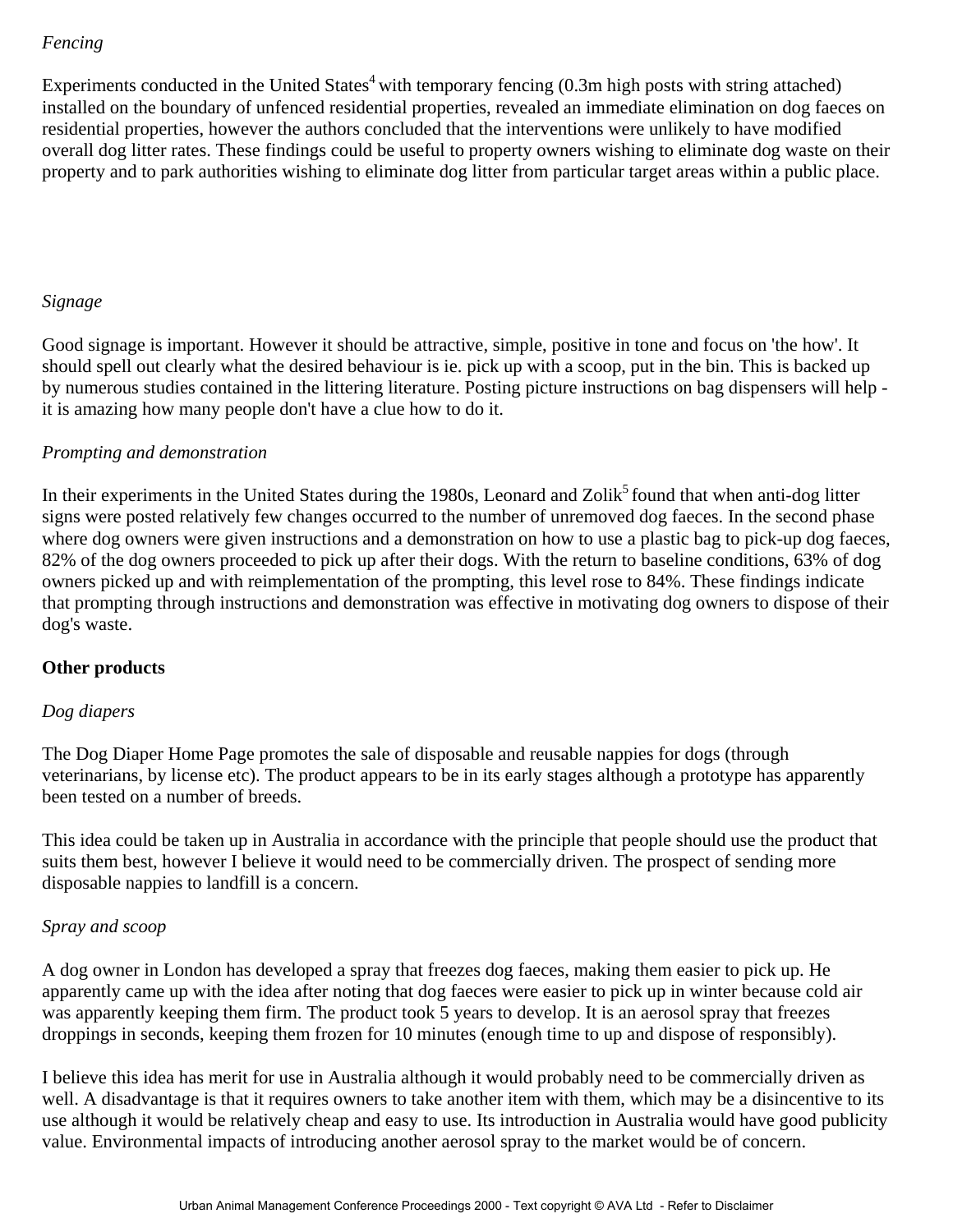#### *Defecation at home*

In 1995, the environmental group Planet Ark Australia launched a campaign to get people to get their dogs to habitually defecate in special poo pits in their gardens before going on walks. This could be extended to special pooch patches. Dogs can be trained to defecate at home and the idea has merit. Home composting kits could also be encouraged.

### *Education*

Education is crucial but it is expensive and needs to be carefully planned and targeted. Because of the possible budgets involved it needs to be assessed against provision of tangible products and facilities. State Governments have a role to play in education, although it is not an early priority of the current education campaigns of which we are aware.

If a brochure is used the text should be simple and interesting. It should identify clearly the desired behaviour (picking up/carrying a device), it should describe the effect upon other people and the environment and the message should be relayed in a positive, unthreatening way, avoiding condescension. Finally, the responsible authority should be clearly identified as the source of the brochure.

While the personal contact approach is expensive, councils may be able to incorporate it into the day to day activities of their staff. Numerous studies show that personal contact substantially augments the effectiveness of brochures.

# *Enforcement*

Enforcement is said to be difficult because of the difficulty of actually seeing the offence occur and then proving the case before a magistrate. Nevertheless, there have been a number of successful prosecutions. We are now able to match a dog with its droppings through DNA tests.

Psychologists distinguish between specific deterrence (the impact of an infringement on the future behaviour of the offender) and general deterrence (the impact of the punishment of offenders on would-be offenders). The distinction is important.

If enforcement is to be used, it should be varied in time and place. Uncertainty of surveillance is what makes compliance work. If considering an enforcement blitz, councils should always start with a honeymoon period, then tell the media about their intention to prosecute and final results. State legislation could be amended to require dog owners to retrieve their dog's poo. This would be standard across the state, however it doesn't account councils that decide they don't need the requirement.

# *Do nothing*

Doing nothing is an option that warrants consideration in states that don't have a mandatory requirement under their respective legislation. In some communities this has become less acceptable, but in many others it remains a sensible option.

# **THE SURVEY**

The recent telephone survey was conducted by Newspoll Market Research for the Petcare Information and Advisory Service. It was conducted nationally among 1200 respondents aged 18 years and over. Respondents were selected by a stratified random sample process, which included a quota set for each capital city and non capital city area. To reflect population distribution, results were post-weighted to Australian Bureau of Statistics data on age, age left school, sex and area. Interviews were conducted by telephone and occurred over the period 4 - 6 August 2000. A copy of the survey is appended to this paper. The survey contained questions about the significance of dog faeces vis-a-vis other dog management problems. It also looked at the positive aspects of

Urban Animal Management Conference Proceedings 2000 - Text copyright © AVA Ltd - Refer to Disclaimer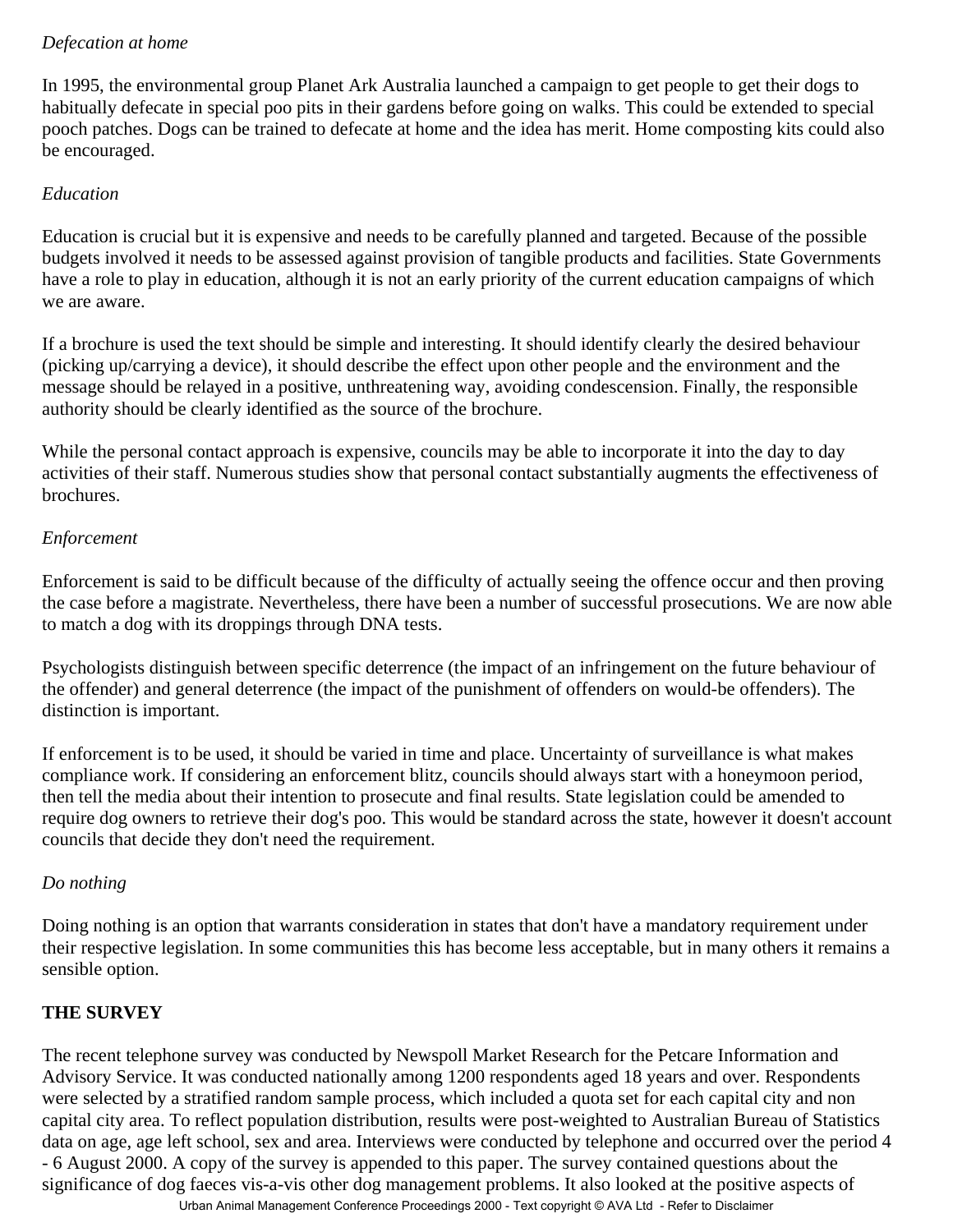owning a dog and whether these outweighed the negative aspects. Of the respondents - 42.8% owned a dog and 57.2% didn't own a dog.

The survey's aim was to uncover the views of that very large segment of the population that doesn't get involved in planning for dogs. The trouble with community consultation in animal management is that it tends to bring out the extremes in views (ie. for and against pets). The extremes don't necessarily balance out and they don't necessarily reflect the views of the entire community. Part of the problem is that we have one extreme talking about irresponsible dog owners that don't pick up and the other extreme saying they can't pick up if they aren't provided with the right facilities. This leads to the reasonably plausible conclusion on the information available that dog poo is a major issue to this community.

But is it a major issue? What does the rest of the community think? And do they want maybe tens of thousands of dollars spent annually by their local council on unremoved dog faeces? There may well be good reason to spend these amounts on environmental or health criteria but what of the criterion of community demand?

The survey sought to uncover this broader range of view. It sought first to ask people unprompted about the main problems with dogs. The results were interesting.

Less than a quarter nominated dog faeces as a major issue (respondents could nominate as many issues as they liked). This means 77.8% of respondents didn't nominate dog faeces as an issue at all. Problems of barking/noise were overwhelmingly seen as the main problem with dogs (by 37.2% of respondents).

When prompted, the results changed - dramatically. The percentage of respondents who think dog faeces is a major problem rose to 59.6%. The results for other problems also rose - 54.7% of respondents said dogs barking was a major problem, 54.7% said dogs biting was a major problem and 59.3% said dogs wandering/not being on leads was a major problem. These results highlight part of the problem with asking questions - when you ask people if a problem is a problem they tend to say yes more readily than they say no. Whether this is to 'please' the interviewer because it seems to be the answer expected or whether it is because the person remembers things they have read or heard about irrespective of whether they have any direct experience with it remains unclear. A word of caution however, these results seem to suggest that the more you promote an issue, the more people start to think it is a problem.

The issue then becomes "What regard do we pay to results from prompted questions?". The results are useful but they need to be considered in the context in which they were collected. They could be misleading if you are basing resource allocation on these results alone.

The survey also asked people about the positive aspects of dog ownership relative to the negative aspects. The vast majority of people said owning dogs was a good thing and that the positive aspects of owning a dog outweighed the negative aspects. This applied to both dog owners and non dog owners:

- 78.3% said that the positive aspects outweighed the negative aspects (16.9% disagreed and 4.8% didn't know);
- 94.7% of dog owners said that the positive aspects outweighed the negative aspects, (3.9% disagreed, 1.3% didn't know); and
- 66.0% of non dog owners agreed the positive aspects outweighed the negative aspects (26.7% disagree, 7.3% didn't know).

The main advantages of dog ownership nominated included companionship, teaching children responsibility, security, exercise and better health.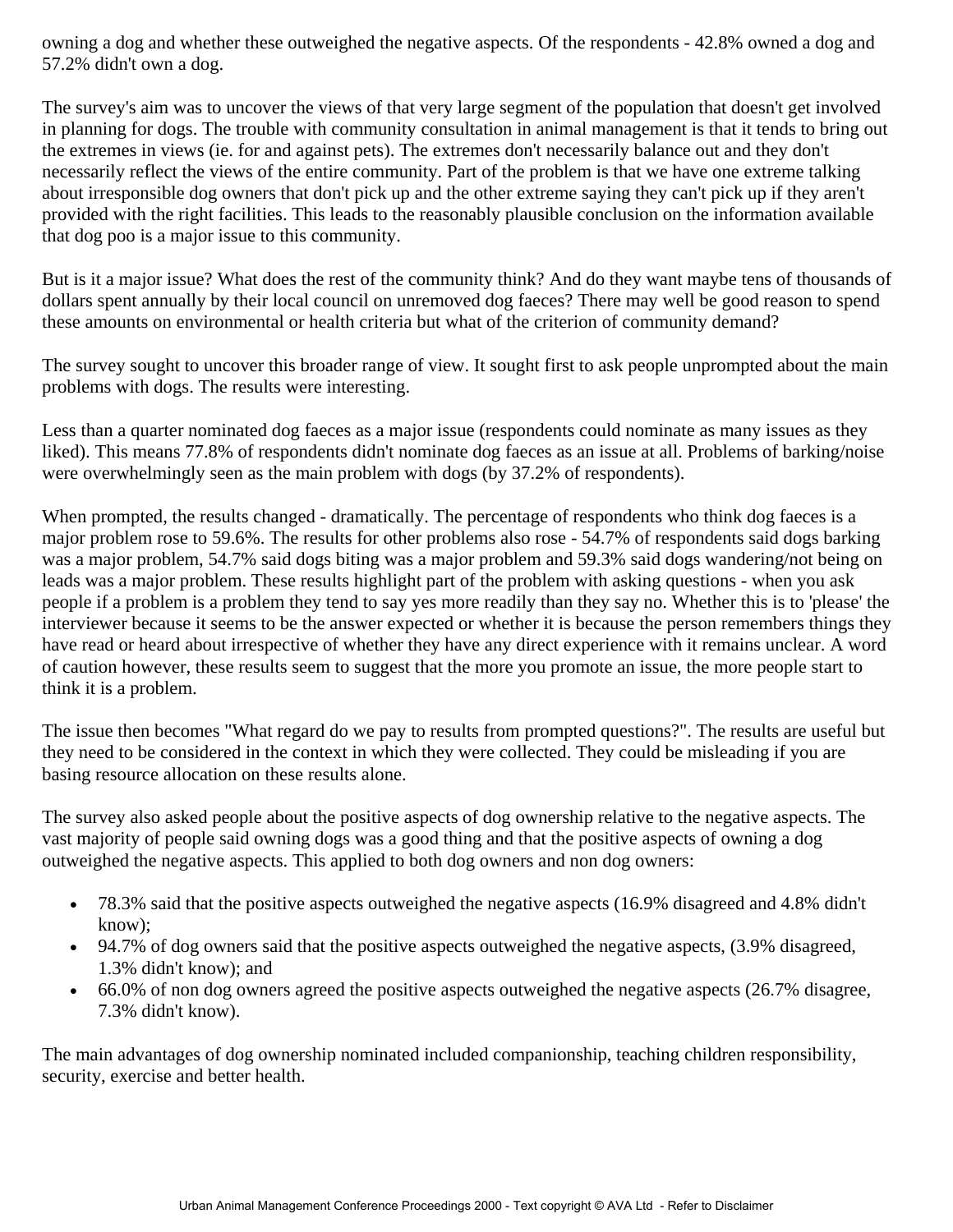### **DISCUSSION**

So where should local authorities go from here? There is still much we don't know about the motivations for responsible behaviour and the efficacy of particular programs however that should not stop us from making a start. The question is what start do we make and how far do we go. It is perhaps the second part of the question that can be the most difficult because ... well how long is a piece of string?

I believe your first question should be - Do we need to do anything about this issue at all? It may be that the capital and operational costs involved don't warrant the commitment.

Assuming you answer yes to the first question, the second question is whether you should focus budget priorities on:

- 1. cleaning up after dogs and their owners ie beetles, dog latrines, motor cycles that clean up etc; or
- 2. requiring/educating owners to remove their own dog's faeces.

This is crucial because it will dictate which of the programs outlined in earlier sections should be used.

The answer to this second question will be different for each council. Additional principles to bear in mind include:

- The momentum for picking up is quite well established in Australia through laws, press coverage, provision of bins etc.
- The European approach of providing dog latrines in parks and on pavements would be extremely costly to establish and maintain. It would also be unsightly. We doubt whether the Australian community would accept widespread establishment of dog latrines. Dog latrines also require ideal conditions to be maintained and for dogs to be trained in their use.
- The European approach of using council sweepers to retrieve dog faeces has been extremely cost to establish and maintain. It is not perceived to have been successful or money well spent by our contacts in the municipalities concerned. Some say it was a publicity stunt for re-election purposes.
- Dung beetles on their own won't remove all the dog faeces left on the ground. They have their place as discussed below, however care must be taken to clarify their role and place relative to the requirement to pick up.

If you decide that you will focus on encouraging people to pick up I believe there will be success especially in the long term. I believe many dog owners in Australia have progressed sufficiently along the behaviour change continuum to be aware of the need to pick up. I suspect many of those who don't pick up now could be poised to pick up if given the right inducements. For them, I believe the distaste factor would be the main reason why they don't now pick up with subsidiary reasons being ingrained habits, lack of direct experience with picking up and the unlikelihood that they will get caught. If asked, I suspect they would say they want to pick up but give an excuse such as "Council does not provide enough bag dispensers". This is consistent with the results of other studies of environmentally friendly behaviour where people demonstrate positive attitudes but offer excuses for not following through with the desired behaviour. It allows them to resolve the internal conflict by shifting some of the blame away from themselves.

We believe these barriers can be overcome with education supported perhaps by a base level of enforcement. Education programs should continue to talk about why people should pick up after their dog ie changing attitudes, however we believe the prime focus should be on changing their *behaviour;* on showing people how to pick up and dispose of their dog's faeces. It may be patently obvious but when habits are ingrained and the distaste factor is at work, it needs to be spelled out in simple, easy to understand terms supported by graphics ie. Step 1, Step 2, Step 3. Even the use of a consistent colour scheme (as opposed to corporate logos) would be a subliminal reminder that picking up in this community is now the responsible thing to do.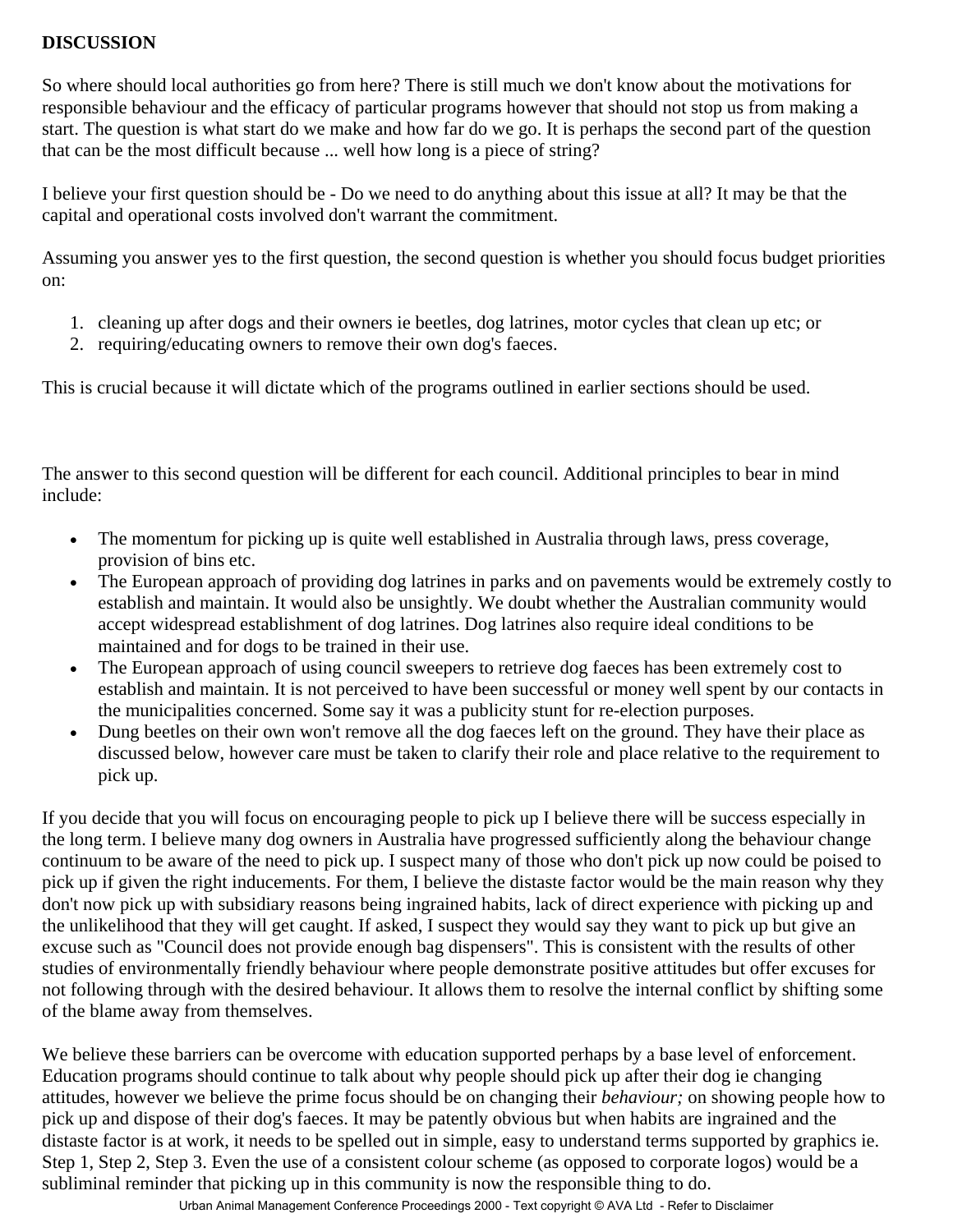The message should be conveyed at every opportunity - on signs, on bins, in written material and in media communications. The emphasis should be on getting people to understand that removal of dog faeces is good and helping them to decide for themselves how they will deal with it. Where possible the message should be conveyed in positive terms focusing on the benefits of picking up (*help keep our parks and waterways clean*) rather than on the negatives (*dog poo ends up on our beaches*). It might be a moot point however evaluations of Victoria's water conservation and litter campaigns has shown positive messages have demonstrably superior results than negative messages.

Demonstration and talking to people about how to pick up by appointed officers should also be used - research in national parks in the United States shows the reach and impact of written material is augmented substantially by verbal demonstration and communication by park rangers. This might require the development of an officers' kit complete with plastic dog poo!

One or more of the programs outlined in the previous section should be considered by local authorities however the objectives should be clarified clearly. I have purposely avoided discussing costs involved. There are commercial sensitivities to consider as well as variations in quantity and over time. A significant proportion of the cost of many of the programs will also be involved in operational costs especially officers time. The main point I want you to take away is the need to avoid looking for the 'perfect' solution. The costs and benefits need to weighed up carefully against your community's demands and expectations.

#### Footnotes

#### **FURTHER READING**

Al-Houty, Wasmia and Al-Musalam, Faten (1997) 'Dung preference of the dung beetle Scarabaeus critatus Fab (Coleoptera-Scarabaeidae) from Kuwait', *Journal of Arid Environments,* 35: 511-516.

Holzman, David (1997) 'Nature's own pooper-scoopers keep earth livable for all of us', Smithsonian, Vol 28, June, 116-122.

Jackson, V (1996) 'Rethinking approaches to urban animal management: a review and integration of the strategies available' Urban Animal Management: Proceedings of the Fifth National Conference on Urban Animal Management in Australia, Sydney 1996.

Jason, L.A., Zolik, E.S. and Matese, F.J. (1979) 'Prompting dog owners to pick up dog droppings', American Journal of Community Psychology, Vol 7, 339-351.

Oliver, S., Roggenbuck, J. and Watson, H. (1985) 'Education to reduce impacts in forest campgrounds', Journal of Forestry, Vol 83, 234-236.

Murray, R.W. and Penridge, H.E. (1992) 'Dogs and Cats in the Urban Environment: A Handbook of Municipal Pet Management' Urban Animal Management: Proceedings of the First National Conference on Urban Animal Management in Australia, Brisbane, 1992

Uga, S; Minami, T. and Nagat, K 'Defecation habits of cats and dogs and contamination by Toxocara eggs in public park sandpits', The American Society of Tropical Medicine and Hygiene, Vol 54, No 2, 122-126.

Vincent, M.A. and Fazio, R.H. (1992) 'Attitude accessibility and its consequences for judgement and behaviour' in Manfredo, M (ed) Influencing Behaviour: Theory and Applications in Recreation and Tourism, Sagamore Press, Champaign 11.

#### **Telephone survey questions**

<sup>&</sup>lt;sup>1</sup> Murray, R.W. & Penridge, H.E. (1992) 'Dogs and Cats in the Urban Environment: A Handbook of Municipal Per Management, (2nd edition)' *Urban Animal Management*: *Proceedings of the First National Conference on Urban Animal Management*, Brisbane, 1992.

<sup>2</sup> Leather, R. L. (1994) 'Legislation for urban animal management: experience with formulation and implementation of Scoop Law', *Urban Animal Management, Proceedings of the Third National conference on Urban Animal Management in Australia*, Canberra, 1994.

<sup>3</sup> Paxton, D. (1994) 'Community involvement and urban dogs - some ideas', *Urban Animal Management, Proceedings of the Third National conference on Urban Animal Management in Australia*, Canberra, 1994.

<sup>4</sup> Leonard, J and Zolik, E 'Stimulus control and modelling strategies for controlling urban dog litter', *Urban Ecology*, 9 (1985), 63-73. 5 ibid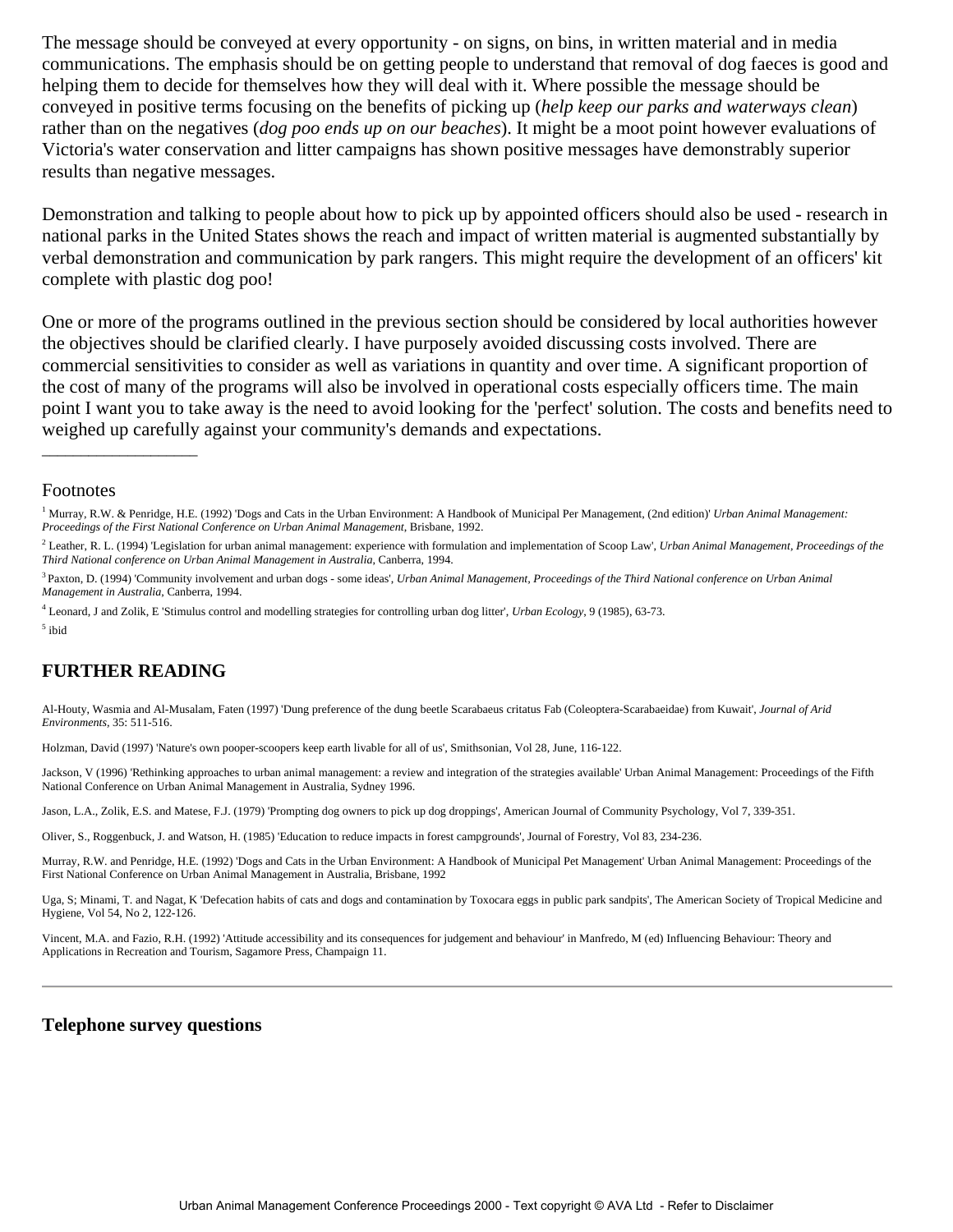#### SECTION D - ASK ALL RESPONDENTS

D6

|     | D1 Now a few questions about dogs. Does your household own any dogs including any<br>puppies and working dogs? | YES1<br>NO2         |
|-----|----------------------------------------------------------------------------------------------------------------|---------------------|
|     |                                                                                                                | <b>DON'T KNOW</b> 3 |
| D2. | Thinking about dog ownership in general. Whether you have a dog or not, in your                                | YES1                |
|     | opinion, do the positive as pects of owning a dog outweigh the negative aspects of                             | NO2                 |
|     | owning a dog?                                                                                                  | DON'T KNOW 3        |

D3 Some peoples ay there are certain advantages in owning a dog. Please tell me if, in your opinion, each of the following is an advantage or not an advantage in owning a dog. Firstly.... READ OUT AND ROTATE AG

IF ADVANT AGE is that a major advantage or a minor advantage?

|     |                                                                            | Major | Minor<br>Advantage Advantage | Not an<br>Advantage | None/Don't<br>Know |
|-----|----------------------------------------------------------------------------|-------|------------------------------|---------------------|--------------------|
| A)  | <b>COMPANIONSHIP</b>                                                       |       | 2                            | з                   | 4                  |
| B)  | SECURITY OF HOUSE AND PROPERTY                                             |       | 2                            | з                   | 4                  |
| C)  | BETTER HEALTH AND WELL BEING FOR THE<br>OWNER                              |       | 2                            | з                   |                    |
| D)  | EXERCISE FOR THE OWNER.                                                    |       | 2                            | з                   |                    |
| E). | OPPORTUNITIES TO MEET OTHER PEOPLE<br>WHO HAVE DOGS                        |       | 2                            | з                   |                    |
| F)  | TEACHING CHILDREN RESPONSIBILITY BY<br>HAVING THEM HELP LOOK AFTER THE DOG |       | 2                            | з                   |                    |
| G). | SAFETY AND PROTECTION OF THE OWNER                                         |       |                              | з                   |                    |

D4 In your opinion, what, if any, are the main problems that can be caused by dogs? What other problems can dogs cause? PROBE FULLY

D5 For each of the following, please tell me if you think it is a major problem, a minor problem or not a problem for people in the community? Firstly... READ OUT AND ROTATEA-G

|     |                                                                                                 | Major<br>Problem | Minor<br>Problem. | Not a<br>problem | None/Don't<br>Know |
|-----|-------------------------------------------------------------------------------------------------|------------------|-------------------|------------------|--------------------|
| A). | DOGS BARKING TOO MUCH                                                                           | 1                | 2                 | з                | 4                  |
| B)  | THE POSSIBILITY OF DOGS BITING PEOPLE.                                                          | 1                | 2                 | з                | 4                  |
| C)  | DOG DROPPINGS IN STREETS AND OTHER<br>PUBLIC PLACES                                             |                  | 2                 | з                | 4                  |
| D). | DOGS NOT BEING ON LEADS.                                                                        | 1                | 2                 | з                | 4                  |
| E)  | DAMAGE BY DOGS TO HOMES, FURNITURE<br>OR GARDENS                                                | 1                | 2                 | з                | 4                  |
| E). | FINDING BOARDING FOR DOGS WHEN<br>OWNERS GO ON HOLIDAYS                                         | 1                | 2                 | з                | 4                  |
| G). | <b>DOGS FIGHTING WITH OTHER DOGS</b>                                                            |                  | 2                 | з                | 4                  |
|     |                                                                                                 |                  |                   |                  | SR.                |
|     | And can I just check, which of the following best describes the home you live in? READ OUT 1-3. |                  |                   |                  |                    |
|     | A FREE STANDING HOUSE                                                                           |                  |                   |                  | 1                  |
|     | A SEMI-DETACHED HOUSE, TOW NHOUSE OR VILLA, OR                                                  |                  |                   |                  | 2                  |
|     | A FLAT OR UNIT                                                                                  |                  |                   |                  | з                  |
|     | OTHER (SPECIFY)                                                                                 |                  |                   |                  | 4                  |
|     | NONE/DON'T KNOW                                                                                 |                  |                   |                  | 5                  |

| <b>ABOUT THE AUTHOR</b>            |  |
|------------------------------------|--|
| Virginia Jackson                   |  |
| Harlock Jackson Pty Ltd            |  |
| 288 Brunswick Street               |  |
| FITZROY VIC 3064                   |  |
| Ph: 03 9411 4012 Fax: 03 9411 4011 |  |